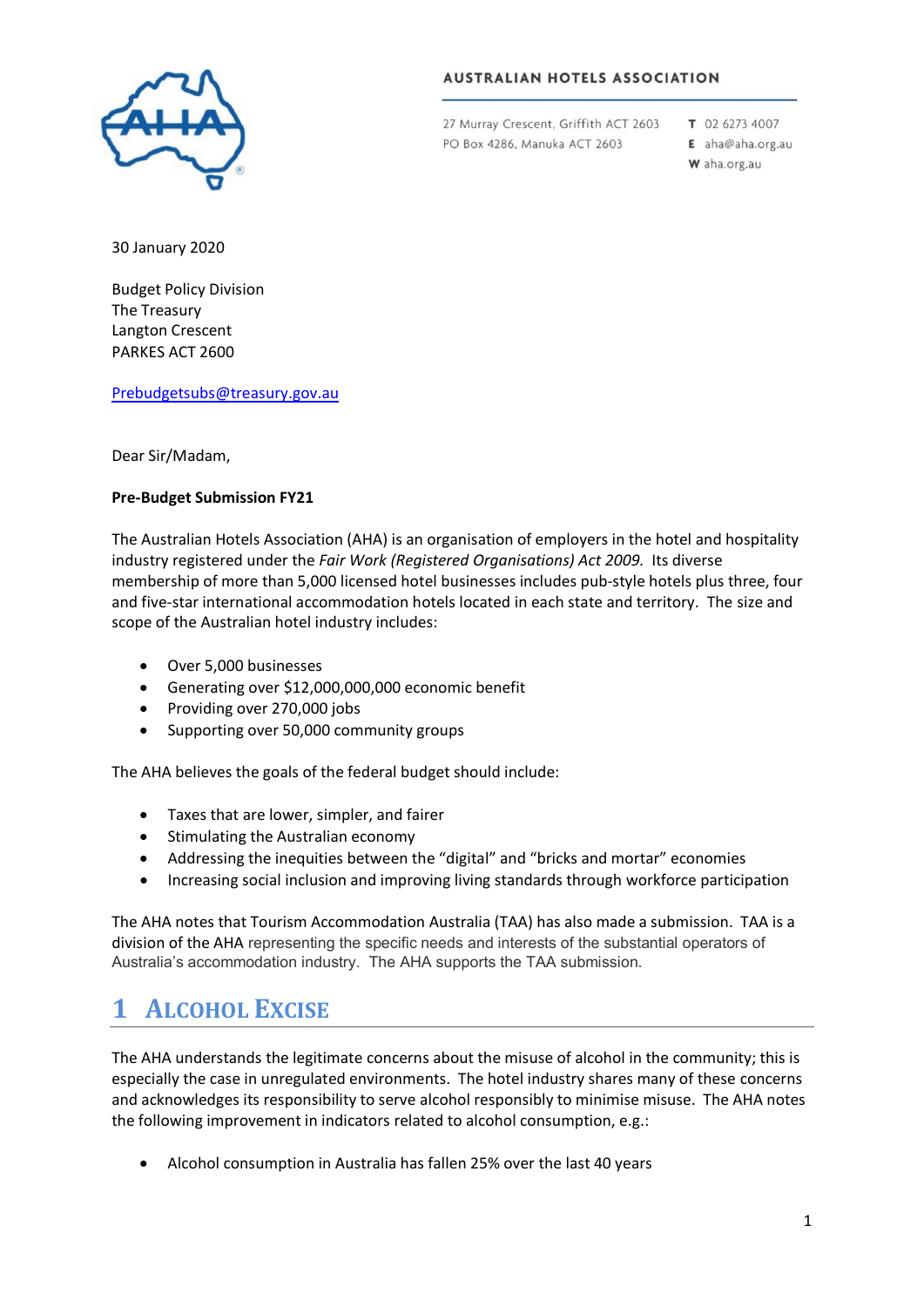- Just 6% of Australians drink daily down from 9% a decade ago
- A shift to low and mid strength beers means that low and mid strength beer now accounts for 24% of all beer sales in Australia

The AHA notes:

- Only 19% of alcohol is consumed in pubs, bars and taverns, which are heavily regulated
- The remaining 81% of alcohol is consumed in unregulated environments

The AHA also notes the positive social and economic effects when comparing the consumption of alcohol at licensed venues compared to alcohol consumed in unregulated environments. The positive social benefits include:

- Trained staff enforcing the Responsible Service of Alcohol (RSA)
- A safer environment in which to consume alcohol, e.g. security, lighting, CCTV
- Increased social interaction and capacity to support community groups
- Increased social inclusion through workforce participation
- Provision of entertainment, e.g. live music

Business activity in hotels creates positive economic multiplier benefits that do not exist in unregulated environments, e.g.:

- Payment of staff wages, training, work cover insurance, superannuation, etc.
- Purchase of equipment e.g. beer taps, cold rooms, air conditioning, glassware
- Purchase of furniture, floor coverings, CCTV, televisions, sound systems
- Expenditure on building construction, improvements and maintenance
- Expenditure on power, utilities and consumables

The AHA is concerned that the six monthly CPI increase on beer and spirits acts as a virtual payroll tax for the federal government, forcing up the cost of living, and will inevitably lead to a drop in employment and other economic activity.

The AHA advocates a moratorium on CPI increases for all excise rates for beer and spirits.

# **2 ENERGY PRICING AND RELIABILITY**

In setting complementary energy and emissions reductions policies in the national interest, AHA recommends that the Government remain cognisant that investment, employment and productivity growth are equally in the national interest.

Energy is one of the most important inputs for hoteliers, significantly affecting the price of electricity, laundry and repairs. The hotel industry requires access to secure and affordable energy every hour of every day.

Without energy affordability and reliability, operating margins diminish and operating conditions become more precarious. Energy affordability and reliability is fundamental to achieving sustainable investment, employment and productivity growth in the hotel sector.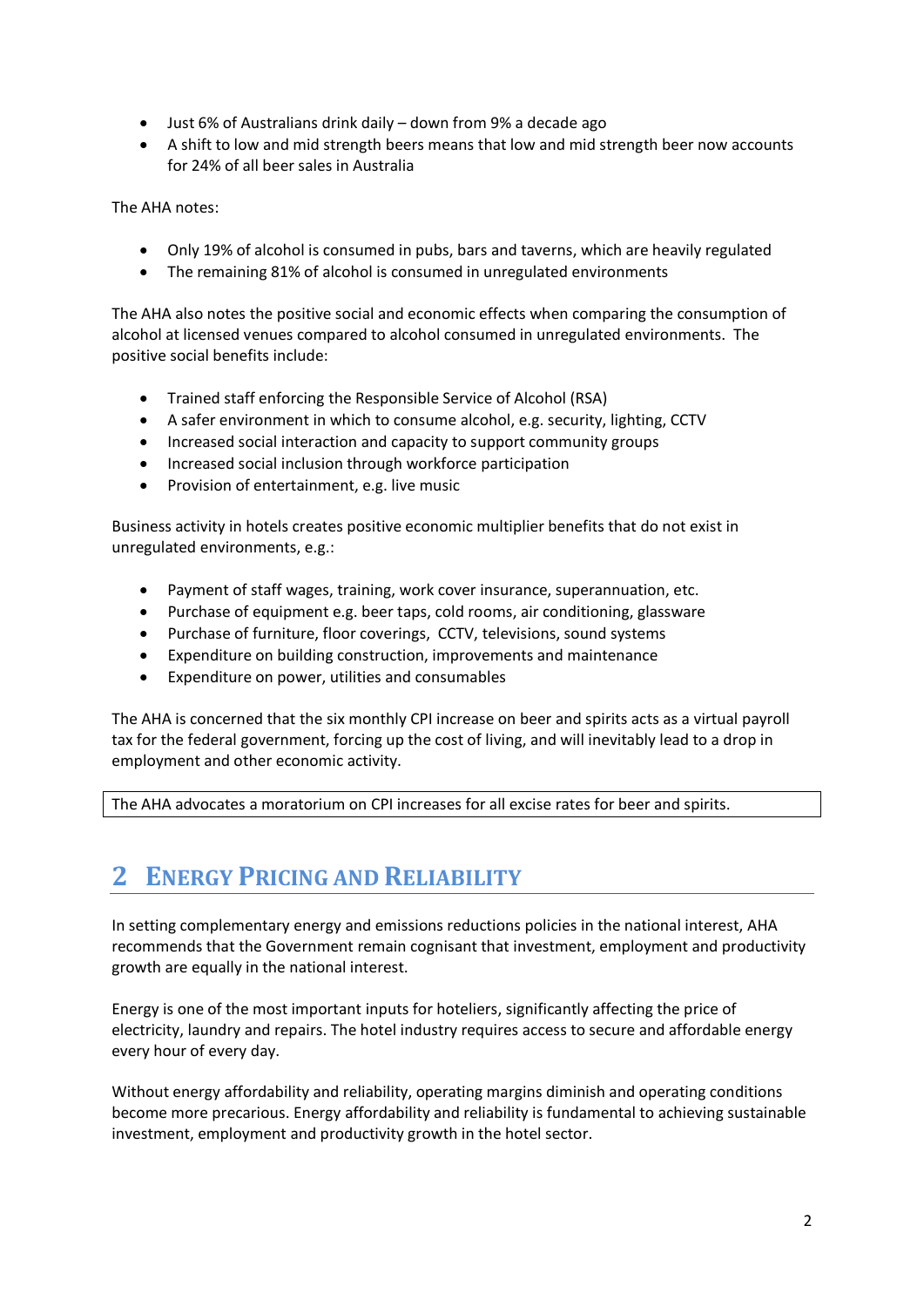Retail electricity prices for hotel operators have increased substantially in the last decade, domestic gas prices have risen considerably as gas supplies available for domestic consumption have tightened. Energy security has decreased as reliance on the National Electricity Market (NEM) has fallen.

The AHA notes that it has taken action itself to increase affordability and reliability. In a significant venture, AHA NSW (including ACT) has established a world first aggregated renewable energy power purchase agreement (PPA) with electricity Engie and retailer Simply Energy. Sourcing from renewable PPAs enables ENGIE, through its retailer, Simply Energy to provide AHA members who participate in the Offer with competitive pricing compared to today's current prices and greater long-term price certainty for the energy supplied from large scale renewable projects throughout the 10 year contract term.

The price in the first two years is fixed 6.9 cents per KWh. The Agreement will see Engie construct Silverleaf Solar Farm at Narrabri NSW Farm, which will generate an average of 297,855 MWh/year. I note that 1MWh from renewable generation saves 0.82 tonnes of CO2 equivalent in NSW (Department of Environment and Energy). Therefore the construction of the Silverleaf Solar Farm saves 244,241.1 tonnes of CO2 equivalent per year - almost a quarter of a million tonnes per year.

In addition, Engie and Simply Energy are also working with AHA SA and QHA to establish renewable energy power purchase agreements in South Australia and Queensland. Also, AHA Victoria is entering a partnership with CUB for the supply of renewable energy to its members.

Whilst the AHA has embarked on a path to reducing greenhouse emissions, the AHA also recognises the continuing need for dispatchable generation from sources such as coal, gas and hydro.

The AHA recommends the Government:

- Introduces no new taxes, levies or charges that increase the cost of energy
- Implements policies aimed at decreasing the cost of energy
- Ensures the secure supply of energy

### **3 MUSIC TAX OFFSET**

AHA is concerned at the costs of supporting live music. There is significant expense in setting up and operating a venue for live music. There can be little perceived benefit for venues to present music. Live music is not often understood or managed as a viable or high potential business strategy.

AHA suggests a very broad based approach to educating, incentivising and exciting the hospitality sector about the potential of live music. To incentivise venues to spend the money to equip a venue properly, and treat the live music strategy as seriously as their food and beverage business.

Tax Offsets provide the opportunity of a broad based, high volume low value (per venue) strategy for addressing what is arguably market failure in this key sector of the music industry. Proposing a rebatable tax offset, available to new and existing live music venues will absolutely be a catalyst for renewal.

APRA AMCOS engaged Ernst & Young in 2016 to investigate the application of tax offsets to the music industry. A rebatable tax offset for live music was found to provide the best return to venues, artists and government, in fact it becomes cash flow positive for government within a couple of years. The full report and summary is found at the following link.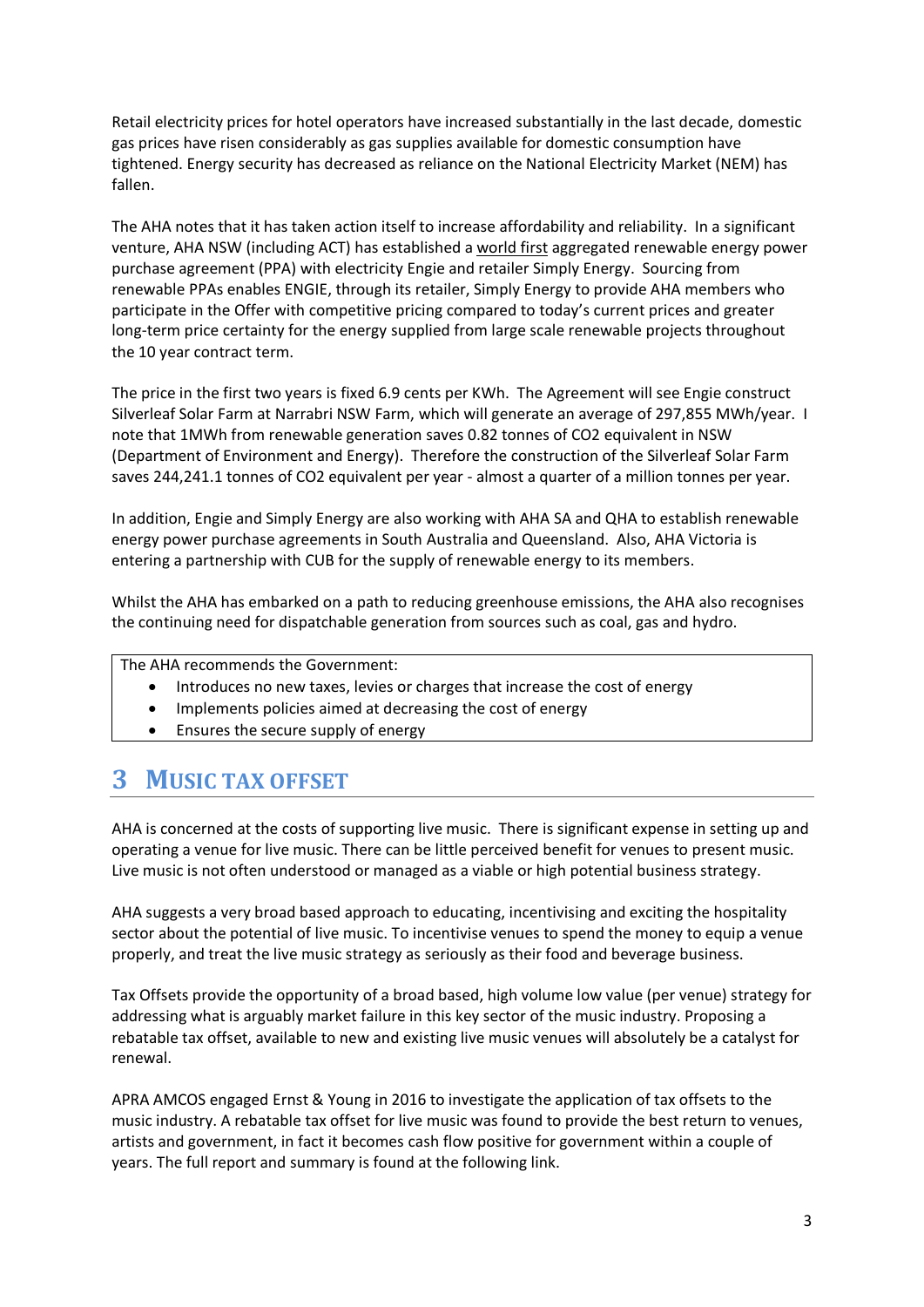### [http://apraamcos.com.au/media/research/EY\\_Tax\\_Offsets\\_APRA\\_AMCOS\\_Report\\_Feb\\_2016.pdf](http://apraamcos.com.au/media/research/EY_Tax_Offsets_APRA_AMCOS_Report_Feb_2016.pdf)

The tax offset proposal is supported by:

- APRA AMCOS
- Restaurant & Catering Association
- Australia Council
- PPCA

The AHA seeks a commitment to introduce a tax offset for investment in live music venues.

### **4 LABOUR SKILLS AND SHORTAGE**

To meet the lower and upper demand scenarios, an additional 123,072 to 399,806 tourism workers on the current 2016-17 workforce (598,200 workers directly employed) would be required by 2029- 30.[1](#page-3-0) Between 2008-09 and 2016-17, the workforce grew 1.3% per annum, with 57,800 additional workers in 2016-17 compared to the 540,300 in 2008-09. The majority of workers were employed in cafes, restaurants, and accommodation (88,800 or 14.8% of the industry). $^2$  $^2$ 

It is anticipated that on the lower end of projected growth forecasts the accommodation sector will grow to 105,700 persons employed by 2030, and on the upper end to 146,200. This equates to growth of somewhere between 16,900 and 57,400 persons employed (this does not include projected annual productivity improvements, which may impact on the labour force supply requirements). $3$ 

The Deloitte report identified that there are supply constraints in the labour force due to the location of workers which may not align with the location of jobs, as well as a skills mismatch between currently unemployed workers and the role requirements.<sup>[4](#page-3-3)</sup> The national average vacancy rate across all industries was 0.8% in 2016-17, whereas for *accommodation* it was 4% and for *clubs, pubs, taverns and bars* it was 9%.[5](#page-3-4)

### **Workforce Requirements**

The TAA NSW Labour Benchmarking Study 2019 revealed that 0.43 employees are required per accommodation room.<sup>[6](#page-3-5)</sup> The Tourism Investment Monitor reveals that there are 53,227 projects in the pipeline (recorded as at 2018) from 305 projects. This creates a need for at least 22,887 additional workers (0.43 x 53,227 = 22,887). As recorded in 2017, there are 88,800 directly employed accommodation workers. Hence, 22,887 additional workers represents a 26% increase of the workforce in the coming years.

The broader tourism sector was predicted to witness a shortfall of 150,000 workers by 2020.[7](#page-3-6) Newer projections for the next five years are not yet available. By May 2023 Accommodation and Food Services employment is projected to increase by 81,400 (or 9.1%). This includes a projected need for:

<span id="page-3-0"></span> <sup>1</sup> Deloitte Access Economics, *Tourism 2030 Supply side requirements to support the development of the 2030 tourism strategy*, Austrade, August 2018.

<span id="page-3-1"></span><sup>2</sup> Ibid, p.44.

<span id="page-3-2"></span> $3$  Ibid, pp. 47-8.

<span id="page-3-3"></span><sup>4</sup> Ibid, p. 50.

<span id="page-3-4"></span><sup>5</sup> Ibid, p.51.

<span id="page-3-5"></span><sup>6</sup> TAA NSW, Hotel Labour Benchmarking Study 2019.

<span id="page-3-6"></span><sup>7</sup> Australian Tourism Labour Force Report 2015-2020, Austrade, 2015.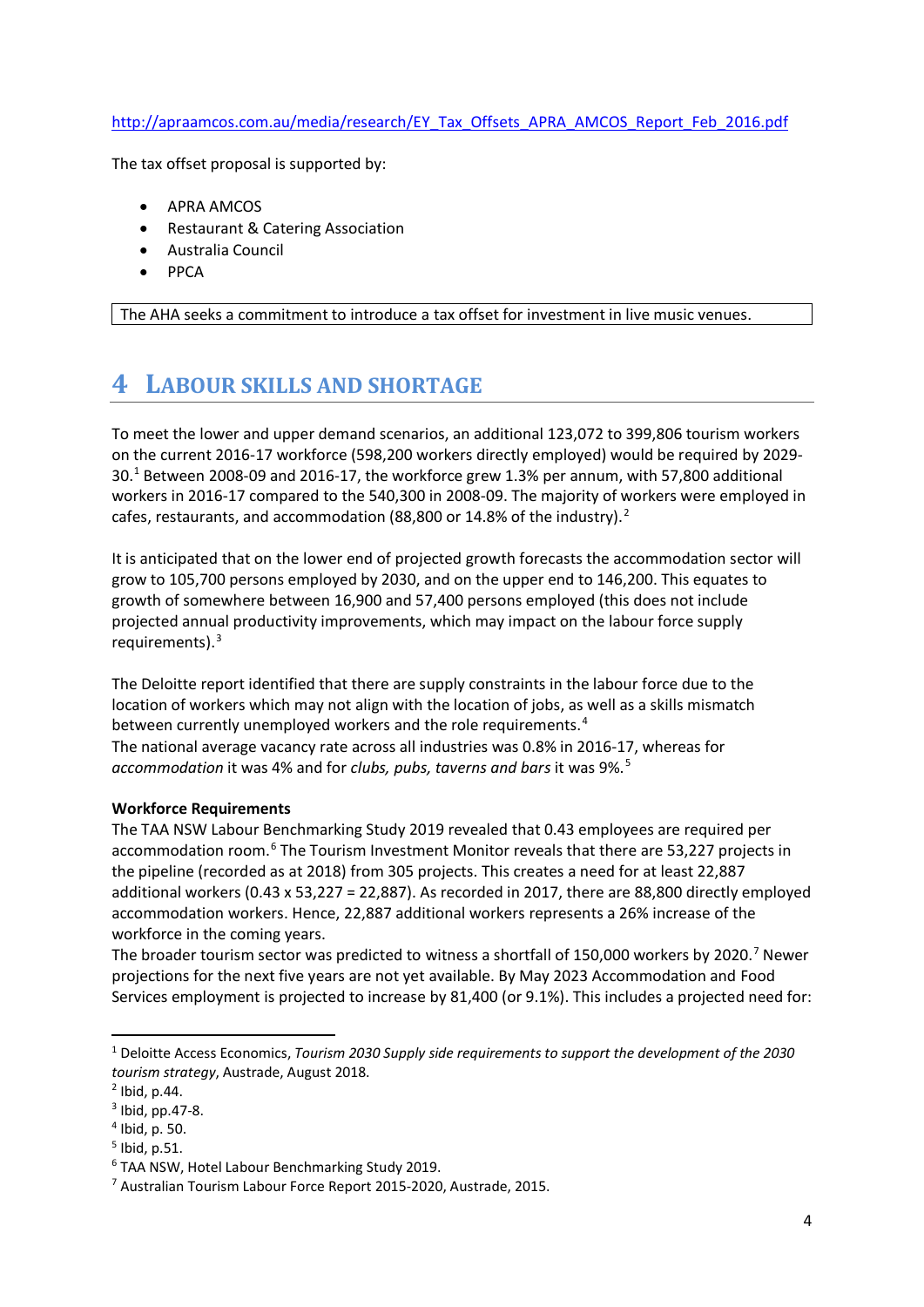- 400 Hotel and Motel Managers (increase of 1.7%);
- 10,200 Accommodation and Hospitality Managers (increase of 9.4%);
- 13,300 Miscellaneous Hospitality, Retail and Service Managers (increase of 7.6%);
- 16,800 Chefs (increase of 16.7%);
- 14,100 Bar Attendants and Baristas (increase of 13.4%);
- 21,800 Waiters (increase of 21.8%); and
- 4,300 Housekeepers (increase of 12.5%).

A key concern is that there is a shortage of labour and skills and that this will be exacerbated with the forecast growth of the industry. Shortages will have a negative impact on productivity and potentially compromise the continuation and growth of Australia's robust hospitality and tourism sector.

### **Factors contributing to the skills shortage**

Research shows that the following combine to create substantial labour market gaps across the accommodation sector:

- $\bullet$  Limited applicants with sufficient skills, education and experience;<sup>[8](#page-4-0)</sup>
- Competition from other sectors;<sup>[9](#page-4-1)</sup>
- Growth in supply;
- Seasonality of demand in regional areas; and
- A lack of interest in careers in hospitality and tourism.<sup>[10](#page-4-2)</sup>

Meeting the demand for labour requires government and industry to make a strong commitment to training and skills development and promotion of attractive career paths as well as simplified access to skilled migration. With ever tightening constraints on skilled visas and the increase in accommodation supply we need to attract more Australians into the industry, and our research shows that 24.2% of all employees are international workers.<sup>[11](#page-4-3)</sup>

### **Attracting Australians into Hospitality and tourism**

There is a need to address misconceptions in the industry (that we have a diversity of jobs; not just casuals – 70% are full time employees with tenure and certainty; a career not a job; long hours; hard work etc.) and highlight the inspiring and rewarding professional career paths available to encourage people to enter and stay in the industry.

Apprenticeships and traineeships are a proven model of structured training and work experience - to fill these skills gaps across a range of roles in the industry, employers are re-introducing internships and traineeships to ensure attraction and retention of many employees. NCVER data shows that for the March 2019 quarter there was a decline across the board for food trades apprentices and trainees:

| 2018-19 change | 2015-19 change | Numbers in 2019 |
|----------------|----------------|-----------------|
|----------------|----------------|-----------------|

<span id="page-4-0"></span> <sup>8</sup> Tourism Accommodation Australia NSW, *Hotel Labour Benchmarking Study,* 2019, p. 27*.*

<span id="page-4-1"></span><sup>9</sup> Ibid*.*

<span id="page-4-2"></span><sup>10</sup> Colmar Brunton, Australian Trade Commission. Tourism and Hospitality Careers, 8 March 2016.

<span id="page-4-3"></span><sup>11</sup> Tourism Accommodation Australia NSW, *Hotel Labour Benchmarking Study,* 2019, p.13.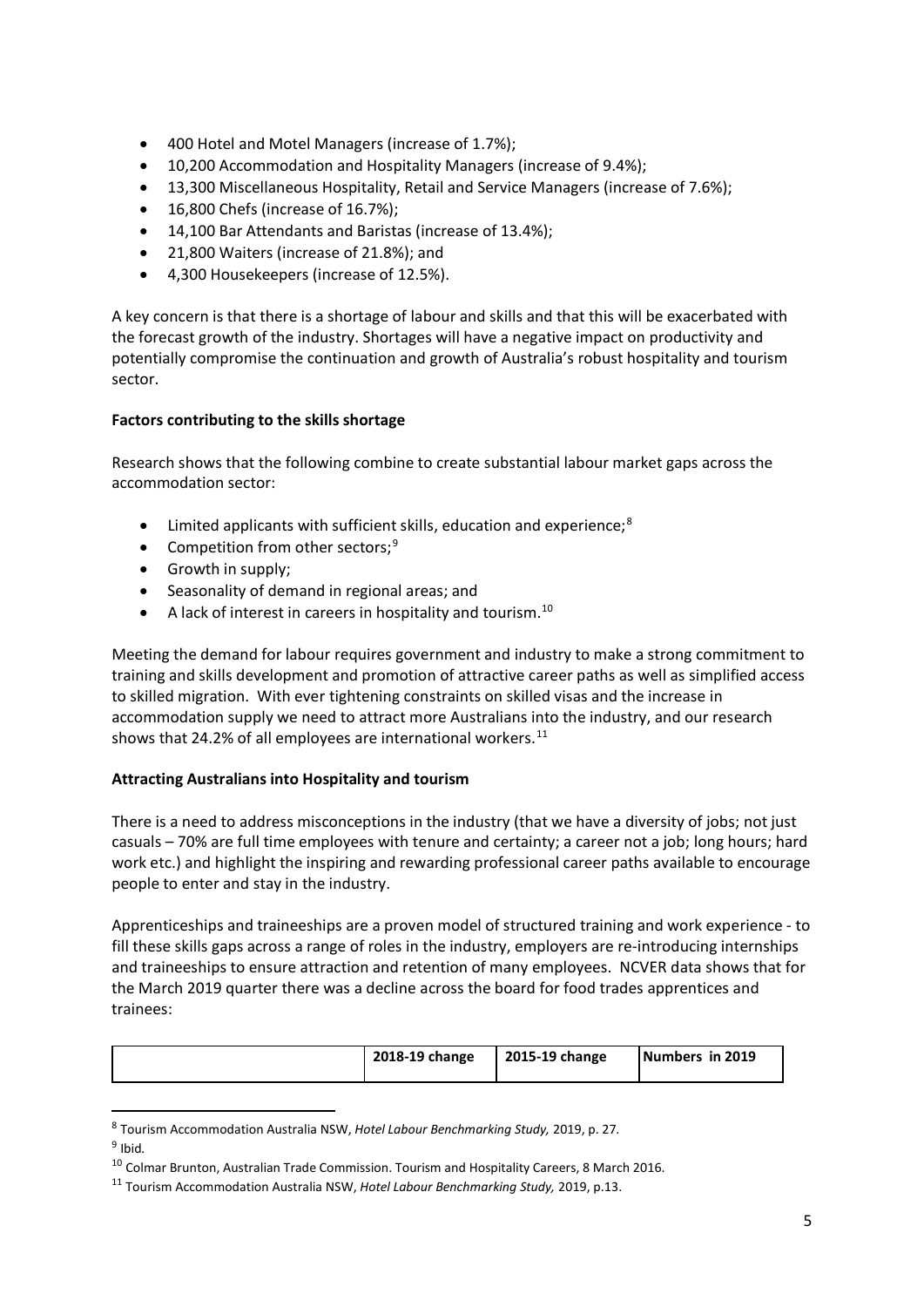| <b>Commencements</b>                 | $-0.3%$ | $-39.9%$ | 6,055  |
|--------------------------------------|---------|----------|--------|
| <b>Cancellations and withdrawals</b> | $-8.9%$ | $-38.4%$ | 5,450  |
| <b>Completions</b>                   | $-5.4%$ | $-34.4%$ | 3,160  |
| In training as at 31 March 2019      | $-6.3%$ | $-27.5%$ | 11,850 |

Source: NCVER, Apprentices and trainees 2019: March quarter – Australia

Incentives and initiatives are needed to attract more Australians into the industry, in particular with a focus on attracting more apprentices and trainees. One area that has declined is mature-age apprenticeships because of the considerable costs attached to employing and training them versus apprentices under 21.

### **Attracting Adult Apprentices into the Hospitality Industry (chefs and cooks)**

An adult apprentice is an apprentice who is 21 years of age or over at the commencement of their apprenticeship. Adult apprentices form a significant proportion of all apprentices. As of 2016, adult apprentices represented 28% of trade apprentices. They are a different group from younger apprentices as they:

- Generally have greater skills prior learning and experience in the labour market and education sectors, as indicated by both the higher proportions of older apprentices who are existing workers and hold a qualification at certificate III or above; and
- Are more likely to be undertaking training at a higher level than younger apprentices and are more likely to complete their apprenticeship.

Data from 2016<sup>[12](#page-5-0)</sup> suggests a declining trend in the numbers of adult apprentices. This is largely a result of:

- the discontinuation and changes to incentive arrangements for adult apprentices and existing workers under the *Commonwealth Australian Apprentices Incentives Program*; [13](#page-5-1) and
- The Fair Work decision to increase Adult apprentice wages to 80% of the adult wage in year one from 1 January 2014. Prior to 2014, the minimum wages applying to apprentices was the same regardless of age.

As a result of these changes 66% of adult trade apprentices obtained jobs compared to 84% of younger apprentices.<sup>[14](#page-5-2)</sup> The AHA supports:

- Initiatives that attract more Australians into the industry, in particular with a focus on attracting more apprentices and trainees – a major skills gap is cooks and chefs.
- Apprenticeships and traineeships as a proven model of structured training and work experience and provide incentives for employers to hire adult apprentices.

<span id="page-5-0"></span> <sup>12</sup> NCVER, The Changing Nature of Apprenticeships 1996- 2016, 17 April 2017.

<span id="page-5-1"></span><sup>13</sup> Hargreaves, J & Blomberg, D 2015, Adult trade apprentices: exploring the significance of recognition of prior learning and skill sets for earlier completion, NCVER, Adelaide.

<span id="page-5-2"></span><sup>14</sup> Hargreaves, J. Stanwick & P. Skujins, 'The changing nature of apprenticeships 1996-2016', National Centre for Vocational Education and Research, 2017, p. 14.